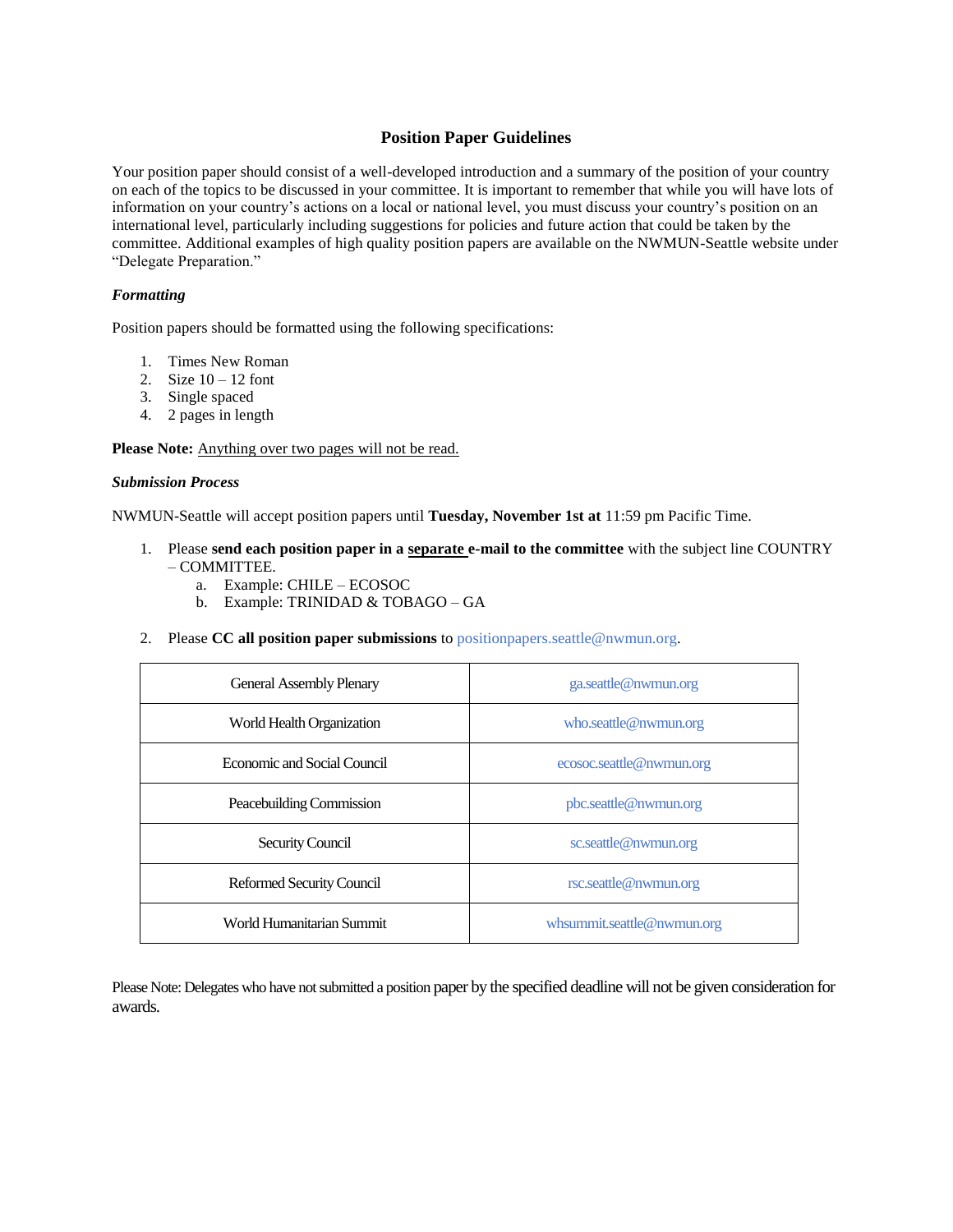### *Content Requirements*

Position papers should include, and will be evaluated, on the following items:

- 1. **Formatting** and presentation;
- 2. **Spelling and grammar** that is reflective of the level of education being pursued by attendees to the conference.
- 3. The content should include:
	- a. **Background information on the topic**, why your country thinks it is important, relevant national commitments and action on the issue. Remember to focus on national policies which influence your country's action on this topic within the UN and internationally.
	- b. **International commitments and evidence of your country's support** of specific resolutions, initiatives, conventions or treaties. Describe what actions have been taken by your country to address prior international agreements made by your country.
	- c. **Specific and concrete proposals** for next steps on the topic, priority issues, and how your country can move forward on addressing the topic. This is the most important section of the position paper, and should be the longest paragraph.

## *Research Tips*

- 1. Look for **statements made by your country** you will often find the exact position of your country within a speech that they have made.
- 2. Look for the **voting record of your country**, which indicates its support or lack of support for particular resolutions on the topics when they were previously discussed.
- 3. Look for **recommendations made in Secretary-General reports or resolutions** that have been adopted in order to identify the ways in which you can move forward or take action on the topic.

### *Key Resources*

- 1. **UN Website "On the Record": <http://www.un.org/depts/dhl/unms/>** This website provides direct access to official documents reflecting the views of United Nations Member States.
- 2. **UN Website "Global Issues": <http://www.un.org/en/globalissues/>** This website offers an overview of some of the global issues we will be discussing at NWMUN-Seattle, and links to other resources where you can get additional information
- 3. **World Humanitarian Summit website:<https://www.worldhumanitariansummit.org/>** [This is the official website of the World Humanitarian Summit; it contains preparatory documents,](https://sustainabledevelopment.un.org/post2015/summitThis%20is%20the%20official%20website%20of%20the%20Post-2015%20Summit,%20including%20information%20about%20ongoing%20intergovernmental%20negotiations,)  [consultation reports, and outcome documents of the Summit.](https://sustainabledevelopment.un.org/post2015/summitThis%20is%20the%20official%20website%20of%20the%20Post-2015%20Summit,%20including%20information%20about%20ongoing%20intergovernmental%20negotiations,)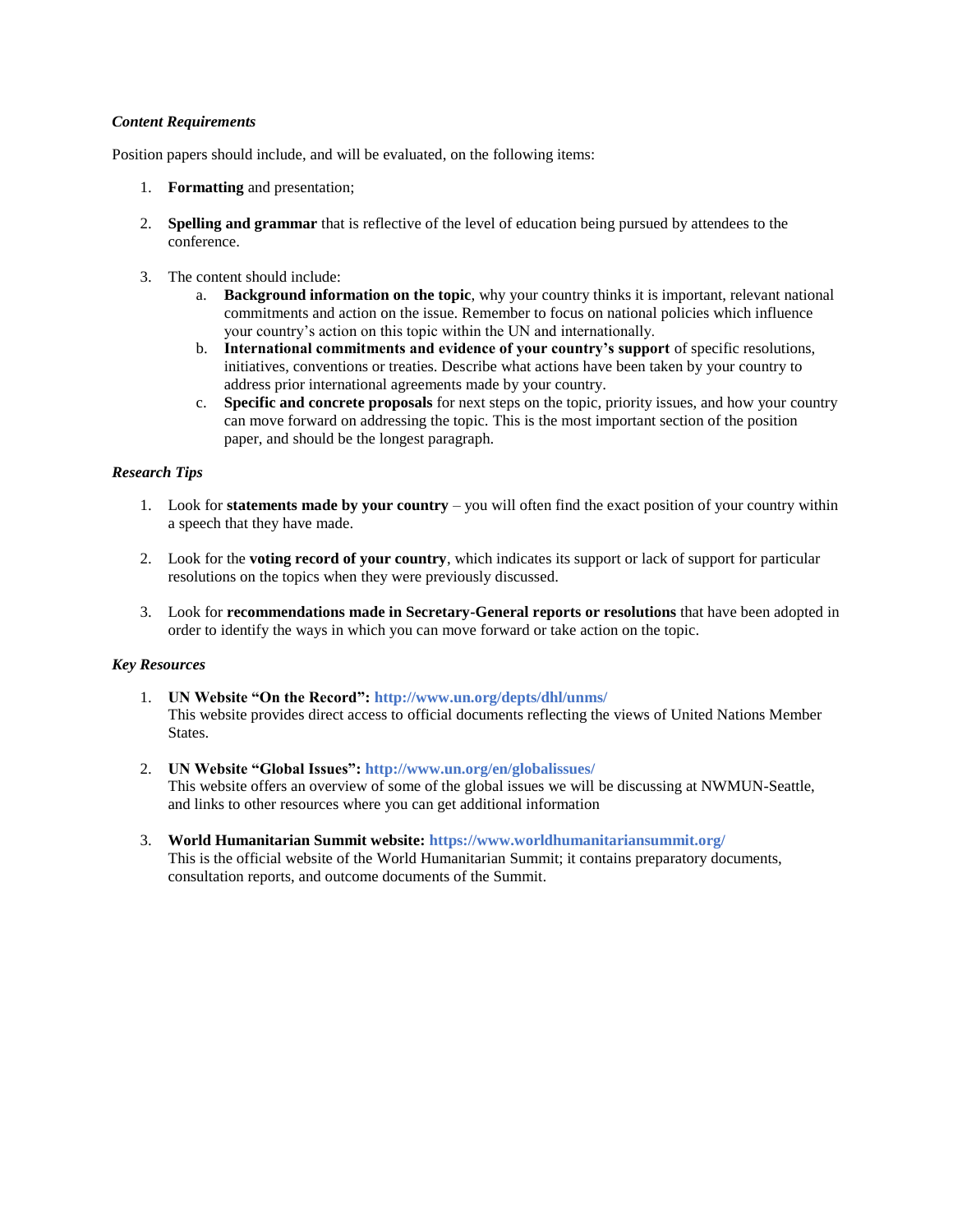### **Sample Format & Content of Position Papers**

*Delegation from (Bold, Italicized, Times New Roman, Size 10-12)*  **[Member State] (Bold, Times New Roman, Size 10-12)** 

*Represented by (Bold, Italicized, Times New Roman, Size 10-12)*  **[Name of Institution] (Bold, Times New Roman, Size 10-12)** 

## **Position Paper for [Committee Name] (Bold, Times New Roman, Size 10-12, Centered)**

Introductory sentence providing an overview of the topics and, if appropriate, your delegation's relationship with the committee. (Times New Roman, Size 10-12)

# *I. Topic One Title (Bold, Italicized, Times New Roman, Size 10-12, Centered)*

Paragraph #1: Background information on the topic, why your country thinks it is important, relevant national commitments and action on the issue. Remember to focus on national policies which influence your country's action on this topic within the UN and internationally. (Times New Roman, Size 10-12)

Paragraph #2: International commitments and your country's support of specific resolutions, initiatives, conventions or treaties. Describe what actions have been taken by your country to address prior international agreements made by your country (Times New Roman, Size 10-12)

Paragraph #3: Specific and concrete proposals for next steps on the topic, priority issues, and how your country can move forward on addressing the topic. This is the most important section of the position paper, and should be the longest paragraph. (Times New Roman, Size 10-12)

# *II. Topic Two Title (Bold, Italicized, Times New Roman, Size 10-12, Centered)*

Paragraph #1: Background information on the topic, why your country thinks it is important, relevant national commitments and action on the issue. Remember to focus on national policies which influence your country's action on this topic within the UN and internationally. (Times New Roman, Size 10-12)

Paragraph #2: International commitments and your country's support of specific resolutions, initiatives, conventions or treaties. Describe what actions have been taken by your country to address prior international agreements made by your country (Times New Roman, Size 10-12)

Paragraph #3: Specific and concrete proposals for next steps on the topic, priority issues, and how your country can move forward on addressing the topic. This is the most important section of the position paper, and should be the longest paragraph. (Times New Roman, Size 10-12)

*(Repeat the topic header and content for other topics if your committee has more than two.)*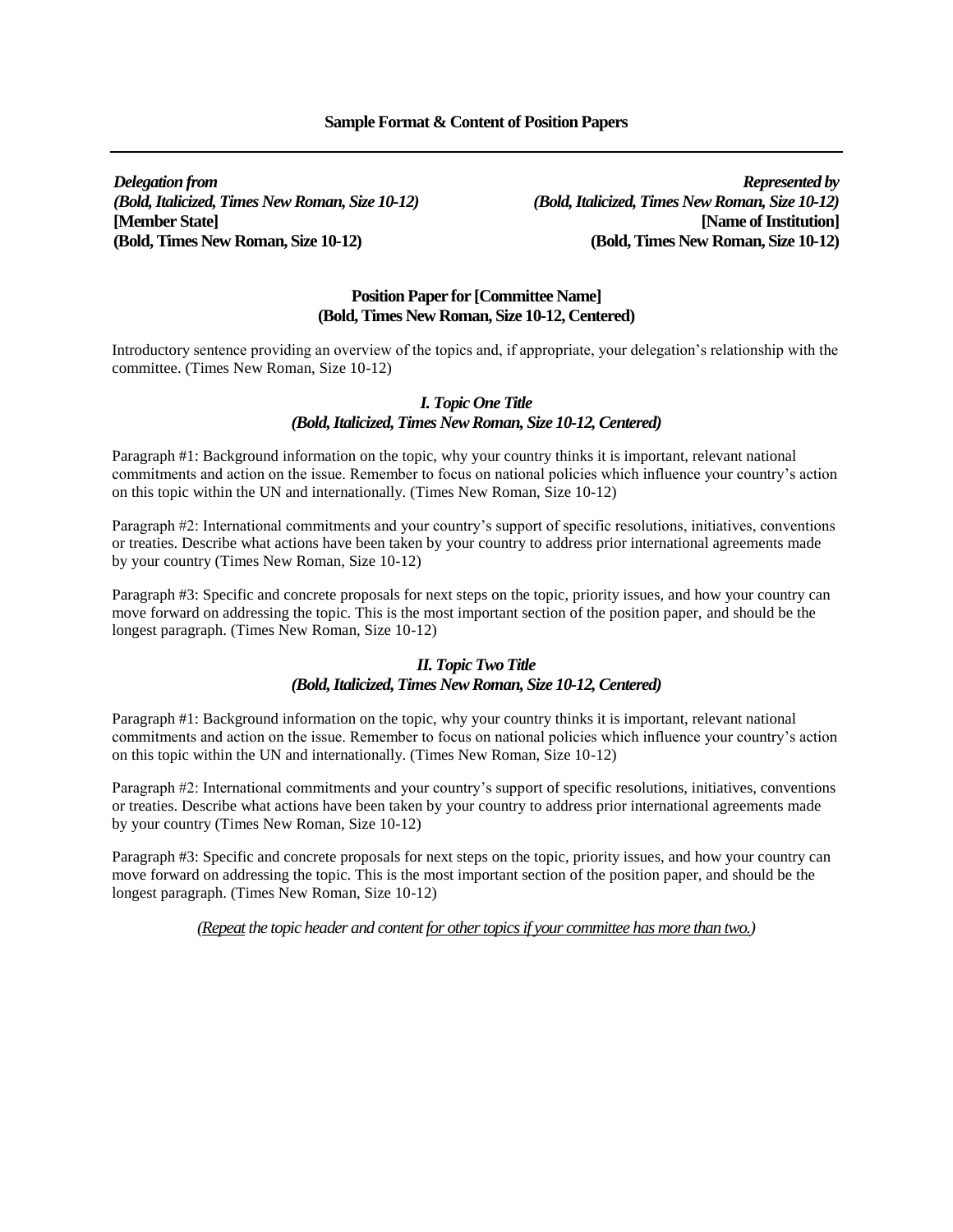*Delegation from*  **Canada**

*Represented by*  **University of Southern Washington**

### **Position Paper for the Economic and Social Council Plenary**

The topics before the Economic and Social Council are: 1) Promoting Economic and Social Gender Equality as a Means to Achieve Sustainable Peace, 2) Implementing International Agreements to Ensure Global Public Health, and 3) Promoting Sustainable Cities. Canada is committed to strengthening the role of ECOSOC on the issues before it, and looks forward to promoting enhanced cooperation amongst Member States in order to reach consensus and take concrete action.

## *I. Promoting Economic and Social Gender Equality as a Means to Achieve Sustainable Peace*

In conflict and post-conflict societies, economic and social rights are often given lower priority than political and civil rights. In these cases, women are not treated equally, and are often the victims of gender discrimination, which manifests itself in violations of human rights such as rape, violence and displacement. The prevalence of these crimes is exacerbated by a lack of protection for women, who often do not possess the right to own land, have no means to receive adequate health care and have no access to justice.

Canada has long been a champion of women's economic, social, and cultural rights. As an original signatory of the Universal Declaration of Human Rights, the International Covenant on Economic, Social, and Cultural Rights (CESCR), and the Convention on the Elimination of All Forms of Discrimination Against Women (CEDAW), Canada has a formal commitment to gender equality and, more specifically, supports the explicit and systematic integration of a gender perspective into all peace-building and foreign aid initiatives. Canada continues to press for specific initiatives with concrete and measurable outcomes when addressing gender inequality. The Canadian International Development Agency (CIDA) has developed its own Framework for Addressing Gender Equality Results. This framework has been an important advance in assessing the effectiveness of its initiatives and has consistently provided CIDA with useful and relevant data. Canada recognizes the advancements made in Security Council resolution 1820 (2008), 1888 (2009) and 1889 (2009) to strengthen the original principals of Security Council resolution 1325 (2000). However, Canada firmly believes that ensuring the implementation of SCR 1325 (2000) at the national level is vital. That is why Canada suggests that the CEDAW committee issue recommendations to both the Security Council and ECOSOC on positive models for National Action Plans (NAP) for incorporating SCR 1325 (2000), a set of progress and impact indicators through which its implementation can be monitored, and benchmarks designed towards strengthening the principals of SCR 1325 (2000).

Canada recommends that the Commission on the Status of Women (CSW), along with the ECOSOC Committee on Non-Governmental Organizations (NGOs) reach out to local NGOs and civil society organizations (CSOs) to coordinate the monitoring of, and reporting on, the progress of these NAPs. CSW will then report its findings to ECOSOC, the Security Council, and the Secretary General. Canada urges for the adoption of benchmarks requiring 30% of UN-mandated peacekeeping forces and negotiating delegations be women. Canada also believes that while peacekeeping troops are vital to facilitating the cessation of hostilities, a separate unit with a specialized mandate is necessary to deal with the psychological and health issues of women that continue in post-conflict situations long after the violence is over. The specialized mandate will also lay the groundwork for legal procedures that may need to be taken to ensure just peace. Canada calls for the creation of this specially trained unit to be deployed in postconflict situations, with a specific mandate to address sexual and gender based violence, help to eliminate impunity, and offer same-sex interviewers for rehabilitation purposes. The newly created unit will facilitate reconciliation and violence prevention.